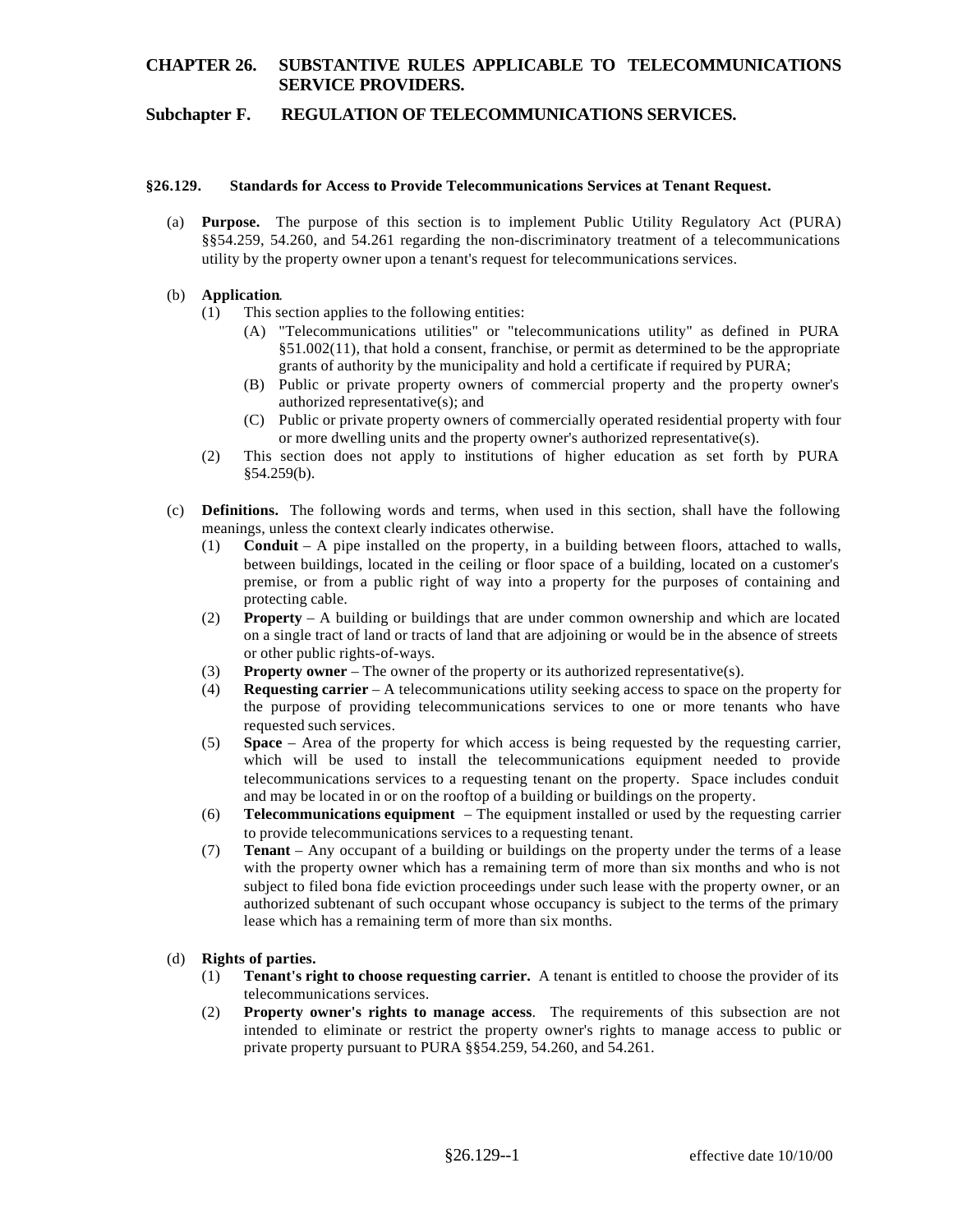# **Subchapter F. REGULATION OF TELECOMMUNICATIONS SERVICES.**

### **§26.129(d)(2) continued**

- (A) A property owner may:
	- (i) impose a condition on the requesting carrier that is reasonably necessary to protect: (I) the safety, security, appearance, and condition of the property; and
		- (II) the safety and convenience of other persons;
	- (ii) impose a reasonable limitation on the time at which the requesting carrier may have access to the property to install telecommunications equipment;
	- (iii) impose a reasonable limitation on the number of such requesting carriers that have access to the property, if the property owner can demonstrate a space constraint that requires the limitation;
	- (iv) require a requesting carrier to agree to indemnify the property owner for damage caused installing, operating, or removing telecommunications equipment;
	- (v) require a tenant or requesting carrier to bear the entire cost of installing, operating, or removing telecommunications equipment; and
	- (vi) require requesting carrier to pay compensation that is reasonable and nondiscriminatory among such telecommunications utilities.
- (B) A property owner may not:
	- (i) prevent the requesting carrier from installing telecommunications equipment on the property upon a tenant request;
	- (ii) interfere with the requesting carrier's installation of telecommunications equipment on the property upon a tenant request;
	- (iii) discriminate against such requesting carrier regarding installation, terms, or compensation of telecommunications equipment to a tenant on the property;
	- (iv) demand or accept an unreasonable payment of any kind from a tenant or the requesting carrier for allowing the requesting carrier on or in the property; or
	- (v) discriminate in favor of or against a tenant in any manner, including rental charge discrimination, based on the identity of a telecommunications utility from which a tenant receives telecommunications services.
- (3) **Requesting carrier's right to access.** 
	- (A) Upon a tenant request, the requesting carrier has the right to install telecommunications equipment on the property in order to provide telecommunications services to the requesting tenant:
		- (i) for a period no longer than the remaining term of the requesting tenant's lease unless otherwise agreed to by the requesting carrier and the property owner. Should the requesting tenant's lease renew, the agreement between the requesting carrier and the property owner automatically continues, without the need for renegotiation, for the term of the requesting tenant's renewal;
		- (ii) without interference from the property owner, except as provided in this subsection; and
		- (iii) at terms, conditions, and compensation rates which are non-discriminatory.
	- (B) The requesting carrier shall comply with all applicable federal, state, and local codes and standards, *e.g.,* fire codes, electrical codes, safety codes, building codes, elevator codes.
- (4) **Restriction on exclusive agreement.** A telecommunications utility shall not enter into an agreement, contract, pact, understanding or other like arrangement with the property owner to be the sole or exclusive provider of telecommunications services to actual or prospective tenants on the property.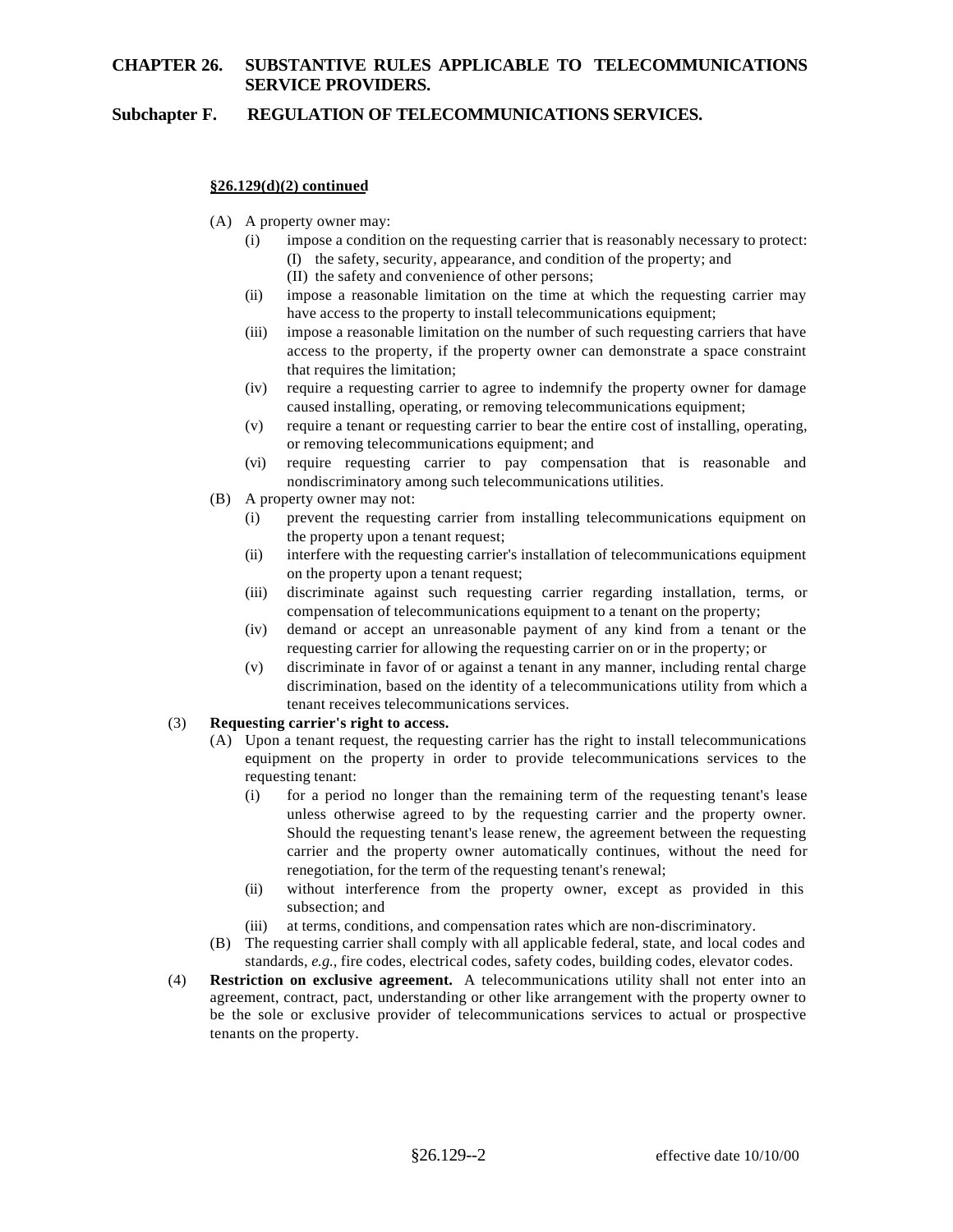## **Subchapter F. REGULATION OF TELECOMMUNICATIONS SERVICES.**

### (e) **Procedures upon tenant request.**

### (1) **Tour of property.**

- (A) Upon receiving a request for telecommunications services from a tenant, but prior to or concurrently with providing the property owner with notice of intent to install telecommunications equipment as described in paragraph (3) of this subsection, the requesting carrier may request, in writing, a tour of the property to determine an appropriate location for the telecommunications equipment needed to provide the telecommunications services requested by such tenant. This request shall identify the requesting tenant and be sent by certified mail, return receipt requested to the property's on-site manager, or designee, and to the person identified in the tenant's lease to receive notices.
- (B) The property owner shall provide such property tour within ten business days of receipt of the requesting carrier's written request.
- (C) The requesting carrier and the property owner may agree, in writing, to extend the timelines prescribed by this subsection.

## (2) **Request for technical drawings.**

- (A) In its written request for a tour of the property, the requesting carrier may request that the property owner provide computer aided design (CAD) drawings or similarly detailed drawings of the mechanical room(s), risers and other common spaces, if available, in order to assist the requesting carrier in developing plans and specifications for placement of telecommunications equipment.
- (B) Such drawings should be provided to the requesting carrier, within ten business days of the property owner's receipt of the requesting carrier's written request. The requesting carrier will bear the reasonable actual cost of providing the requested drawings.
- (C) The requesting carrier and the property owner may agree, in writing, to extend the timelines prescribed by this subsection.

#### (3) **Notice of intent to install telecommunications equipment.**

- (A) Upon receiving a request for telecommunications services from a tenant, the requesting carrier shall notify the property owner not fewer than 30 calendar days before the proposed date on which installation of telecommunications equipment needed to provide the telecommunications services requested by a tenant is to commence.
- (B) Such notice shall be sent by certified mail, return receipt requested, to the property's onsite manager, or designee, and to the person identified in the tenant's lease to receive notices.
- (C) The requesting carrier shall include, but is not limited to, the following in its notice of intent:
	- (i) the identity of the requesting tenant;
	- (ii) the property address and building number (if applicable);
	- (iii) the proposed timeline for the installation of telecommunications equipment;
	- (iv) the type of telecommunications equipment to be installed;
	- (v) the proposed location, space requirements, proposed engineering drawings, and other specifications of the telecommunications equipment;
	- (vi) the conduit requirements, if any; and
	- (vii) a copy of PURA §§54.259, 54.260, and 54.261 and this section (Substantive Rule §26.129).
- (D) The requesting carrier and the property owner may agree, in writing, to extend the timelines prescribed by this subsection.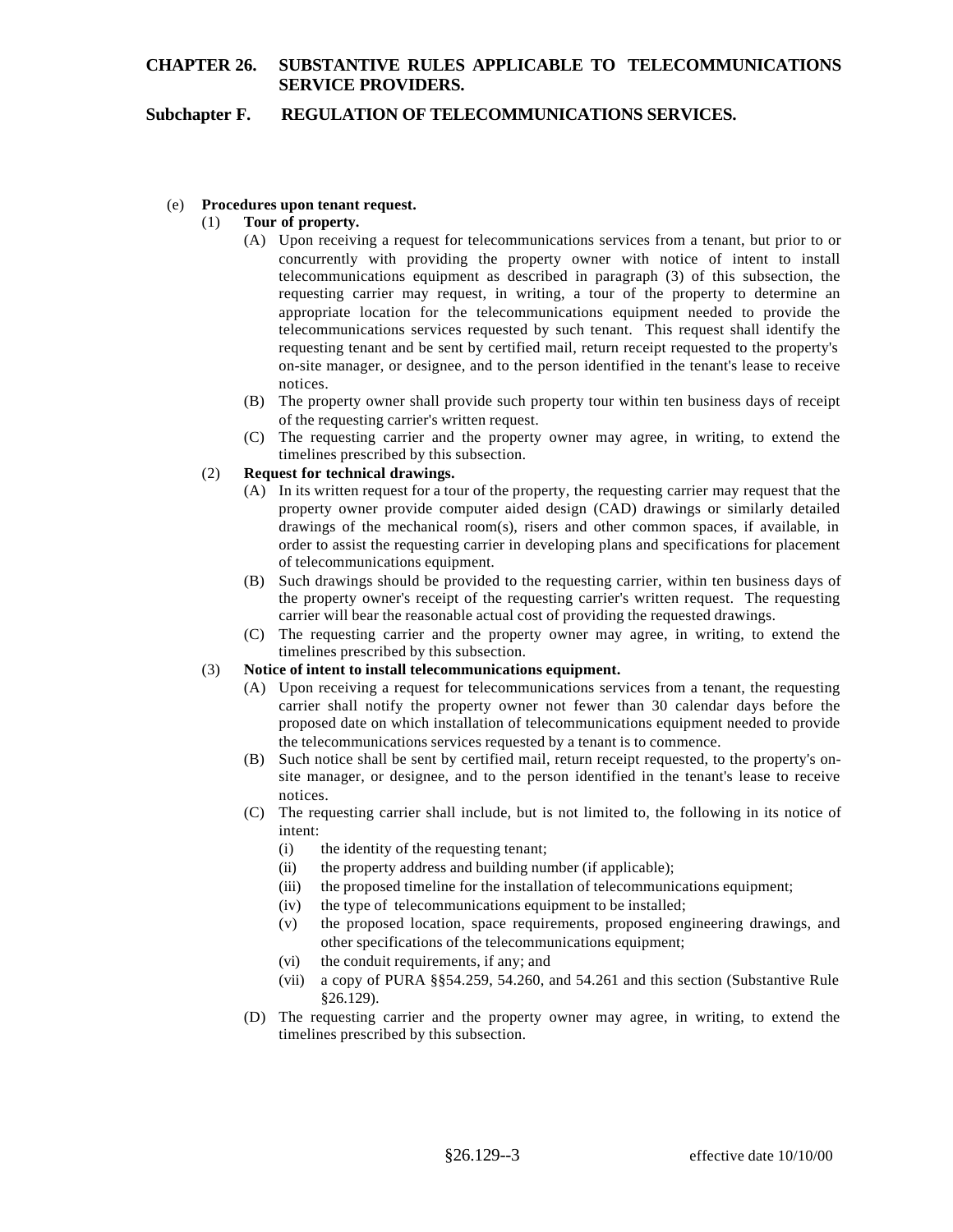## **Subchapter F. REGULATION OF TELECOMMUNICATIONS SERVICES.**

### (f) **Requirement to negotiate for 30 days.**

- (1) Upon receipt of the requesting carrier's notice of intent to install telecommunications equipment, the property owner and the requesting carrier shall attempt to reach a mutually acceptable agreement regarding the installation of the requesting carrier's telecommunications equipment and reasonable compensation due the property owner as a result of such installation.
- (2) If such an agreement is not reached within 30 calendar days of the property owner's receipt of the requesting carrier's notice of intent, either party may file for resolution pursuant to subsection (i) of this section.
- (3) The requesting carrier and the property owner may agree, in writing, to extend the period of negotiation prescribed by this subsection.
- (g) **Parameters for installation of telecommunications equipment.** The property owner shall not deny the requesting carrier access to space, except due to inadequate space or safety concerns.
	- (1) **Inadequate space.** 
		- (A) Property owner's denial due to inadequate space. The property owner may deny access to space if it does so within ten business days of its receipt of the requesting carrier's notice of intent to install telecommunications equipment, where the space and/or conduit required for installation is not sufficient to accommodate the requesting carrier's request.
		- (B) Demonstration of inadequate space.
			- (i) In the event the property owner denies access to space, the property owner shall demonstrate that there is insufficient space and/or conduit to accommodate the requesting carrier's request for space. The property owner shall allow the requesting carrier to inspect the space and/or conduit to which it is denied access; or it may utilize any other method of proof mutually agreed upon by the property owner and the requesting carrier.
			- (ii) Such demonstration shall be completed within ten business days of the requesting carrier's receipt of the property owner's denial.
			- (iii) Following such demonstration or other agreed upon method of proof, the requesting carrier shall have ten business days to dispute the property owner's assertion that a space limitation exists by pursuing resolution pursuant to subsection (i) of this section.
		- (C) The requesting carrier and the property owner may agree, in writing, to extend the timelines prescribed by this subsection.
	- (2) **Safety concerns.** 
		- (A) Property owner's denial due to safety concern. The property owner may deny access to space if it does so within ten business days of its receipt of the requesting carrier's notice of intent to install telecommunications equipment, where the installation of the requesting carrier's telecommunications equipment would cause an unreasonable circumstance that would compromise the safety of the property and/or persons on the property.
		- (B) Demonstration of safety concern.
			- (i) In the event the property owner denies access to space, the property owner shall demonstrate that an unreasonable safety hazard that requires the denial of access to space exists. The property owner shall specify the alleged safety hazard and cite any applicable codes and/or standards. The property owner shall allow the requesting carrier to inspect the space and/or conduit to which it is denied access, or it may utilize any other method of proof mutually agreed upon by the property owner and the requesting carrier.
			- (ii) Such demonstration shall be completed within ten business days of the requesting carrier's receipt of the property owner's denial.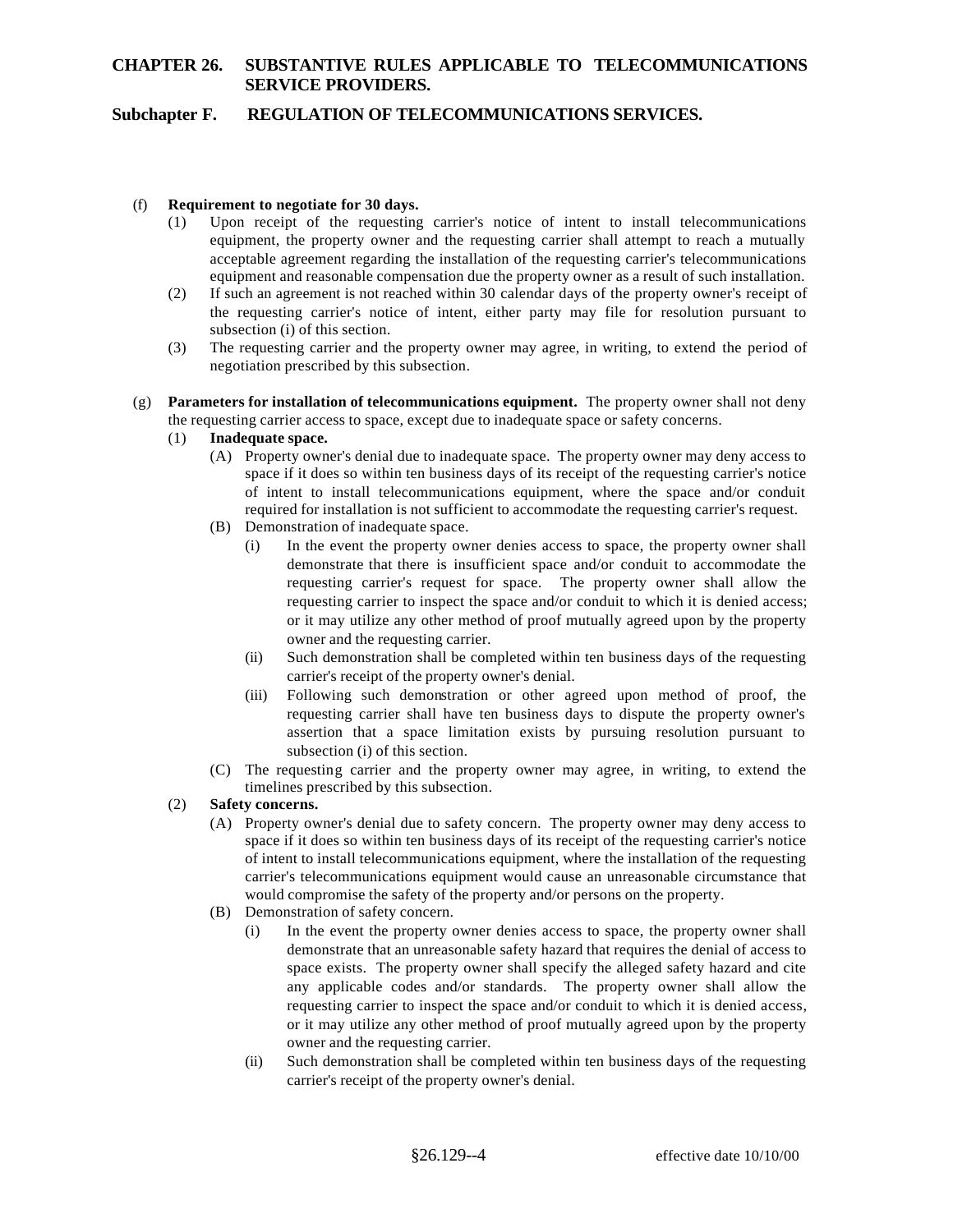## **Subchapter F. REGULATION OF TELECOMMUNICATIONS SERVICES.**

### **§26.129(g)(2)(B) continued**

- (iii) Following such demonstration or other agreed upon method of proof, the requesting carrier shall have ten business days to dispute the property owner's assertion that a safety hazard exists by pursuing resolution pursuant to subsection (i) of this section.
- (C) The requesting carrier and the property owner may agree, in writing, to extend the timelines prescribed by this subsection.

#### (h) **Parameters for determining reasonable compensation for access.**

- (1) The property owner and the requesting carrier shall attempt to reach a mutually acceptable agreement regarding reasonable and non-discriminatory compensation due the property owner as a result of the requesting carrier's installation of telecommunications equipment required to provide telecommunications services to a requesting tenant.
- (2) The property owner shall not impose a fee on the requesting carrier unrelated to the requesting carrier's usage of space and/or provision of telecommunications services to a requesting tenant, except as provided by agreement of the property owner and the requesting carrier.
- (3) The property owner and the requesting carrier shall negotiate terms and conditions concerning the removal of the requesting carrier's telecommunications equipment upon the departure of a tenant served by such requesting carrier or the end of the service agreement between a tenant and the requesting carrier.
- (4) The property owner may require a security deposit not to exceed an amount equal to one month of fees or rents as determined by the agreement between the requesting carrier and the property owner. The requesting carrier and property owner may agree, in writing, to a security deposit of a differing amount than prescribed by this subsection.

### (i) **Failure to reach negotiated agreement.**

- (1) **Alternative Dispute Resolution.** As an alternative to petitioning the commission for resolution of a dispute, upon agreement of both parties, parties may voluntarily submit any controversy or claim under this section to settlement by alternative dispute resolution. This alternative dispute resolution shall be conducted under the alternative dispute resolution procedures of the Texas Government Code, Administrative Procedure Act, Chapter 2009, and the Texas Civil Practice and Remedies Code, Chapter 154.
- (2) **Petition to commission for resolution of dispute.** If a mutually acceptable agreement regarding the installation of the requesting carrier's telecommunications equipment, the reasonable compensation due the property owner as a result of such installation, or other disputed issues is not reached within 30 calendar days of the property owner's receipt of the requesting carrier's notice of intent to install telecommunications equipment, either the property owner or the requesting carrier may petition the commission for resolution. The petition shall include proof of the requesting carrier's proper service of notice of intent to the property owner in the form of an affidavit and attached copy of return receipt.

#### (3) **Types of disputes and information required for each.**

- (A) Installation dispute.
	- (i) The property owner may deny access consistent with subsection  $(g)$  of this section.
	- (ii) The property owner and the requesting carrier shall each provide the commission with information specifying the space or safety related installation dispute(s) that is preventing a negotiated agreement.
	- (iii) The property owner and the requesting carrier shall each provide the commission with information supporting its position in the dispute(s).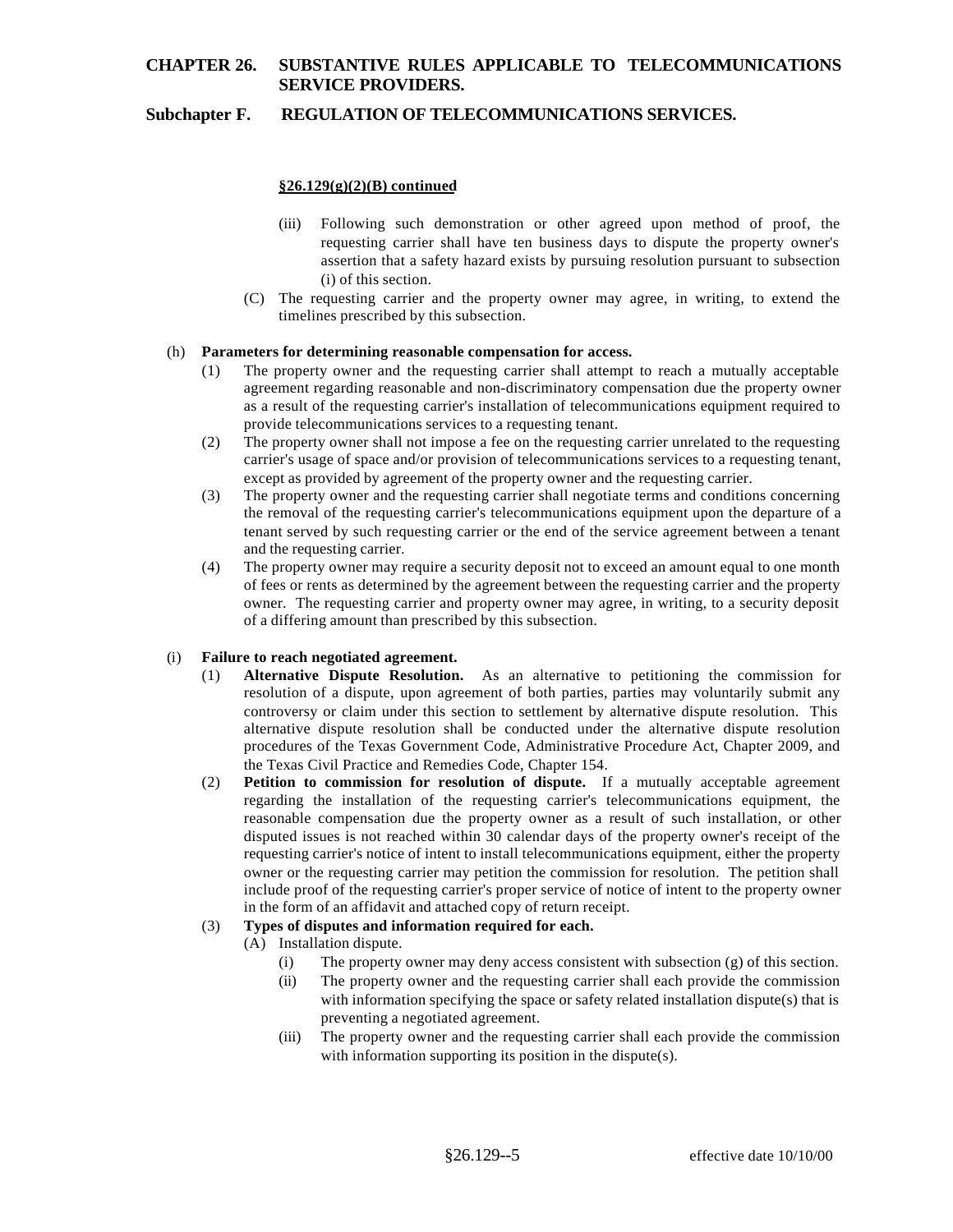## **Subchapter F. REGULATION OF TELECOMMUNICATIONS SERVICES.**

### **§26.129(i)(3) continued**

- (B) Reasonable compensation dispute.
	- (i) The property owner shall provide the commission with the amount of compensation being sought and the basis for such claim, including information supporting the factors listed in clause (iii) of this subparagraph.
	- (ii) The requesting carrier shall provide the commission with information supporting the amount of compensation it deems reasonable to compensate the property owner for installation of its telecommunications equipment.
	- (iii) In determining a reasonable amount of compensation due the property owner for installation of the requesting carrier's telecommunications equipment, the commission may consider, but is not limited to, the following:
		- (I) the location and amount of space occupied by installation of the requesting carrier's telecommunications equipment;
		- (II) evidence that the property owner has a specific alternative use for any space which would be occupied by the requesting carrier's telecommunications equipment and which would result in a specific quantifiable loss to the property owner;
		- (III) the value of the property before and after the installation of the requesting carrier's telecommunications equipment and the methods used to determine such values;
		- (IV) possible interference of the requesting carrier's telecommunications equipment with the use and occupancy of the property which would cause a decrease in the rental or resale value of the property;
		- (V) actual costs incurred by the property owner directly related to installation of the requesting carrier's telecommunications equipment;
		- (VI) the market rate for similar space used for installation of telecommunications equipment in a similar property; and
		- (VII) the market rate for tenant leaseable space in the property or a similar property.
- (C) Other disputed issues.
	- (i) The property owner and the requesting carrier shall each provide the commission with information specifying any other dispute(s) preventing a negotiated agreement.
	- (ii) The property owner and the requesting carrier shall each provide the commission with information supporting its position regarding these other dispute(s).
- (4) **Procedure.** 
	- (A) Upon the proper filing of a petition, as set forth in paragraph (1) of this subsection, the commission may proceed to resolution of a dispute pursuant to the commission's procedural rules as set forth in Chapter 22 of this title (relating to Practice and Procedure).
	- (B) In addition to the requirements set forth in paragraph (1) of this subsection, all petitions shall comply with the requirements of Chapter 22, Subchapter D of this title (relating to Notice) and Chapter 22, Subchapter E of this title (relating to Pleadings and Other Documents).
	- (C) The commission may grant interim relief, subject to true-up, so as not to impair or delay, the right of the requesting carrier to install, maintain, and remove its telecommunications equipment, or to provide telecommunications services to a requesting tenant, during the pendency of the proceeding.